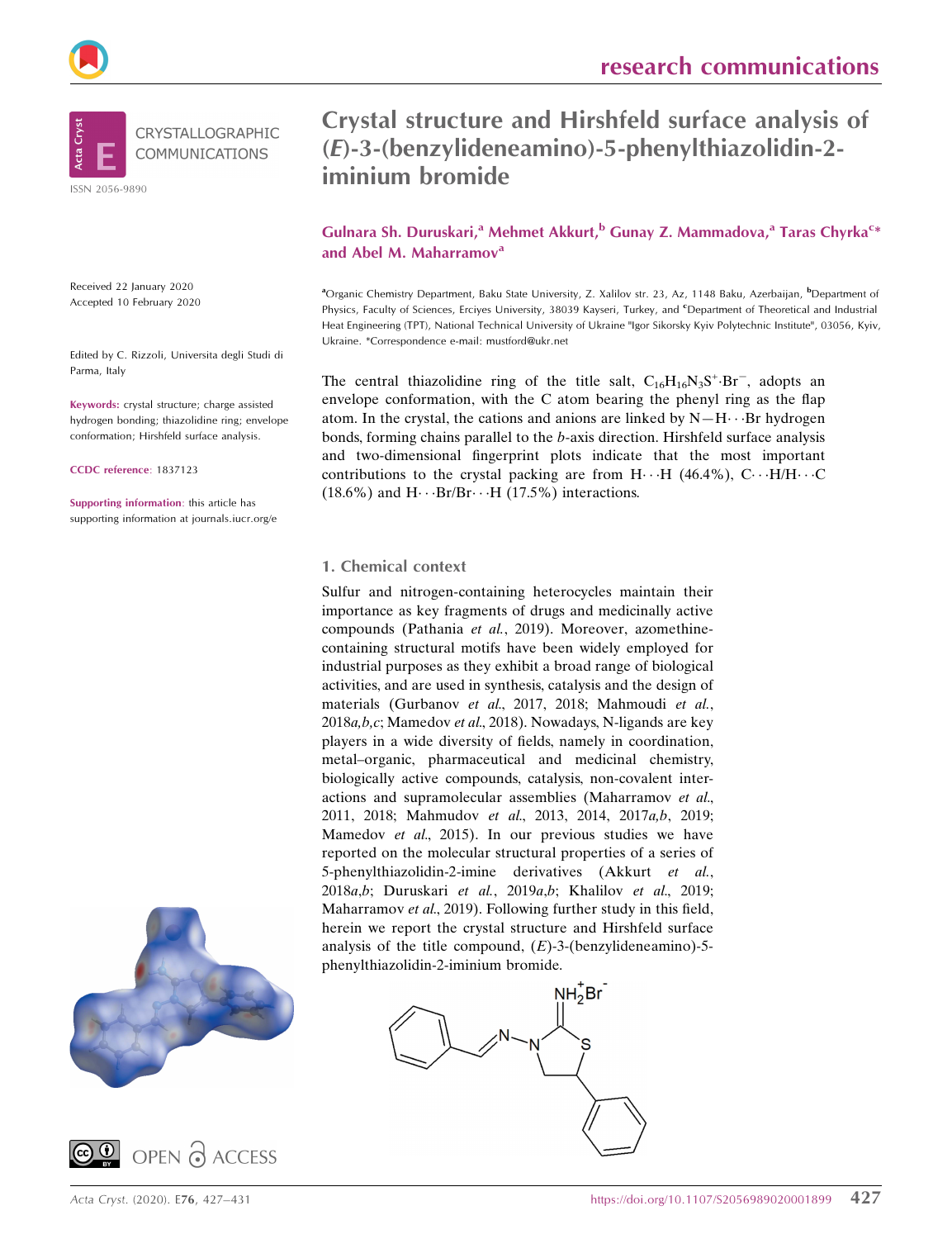## research communications

| Table 1                                   |  |
|-------------------------------------------|--|
| Hydrogen-bond geometry $(\AA, \degree)$ . |  |

| $D$ -H $\cdots$ A                              | $D-H$        | $H\cdot\cdot\cdot A$ | $D \cdot \cdot \cdot A$ | $D-H\cdots A$ |
|------------------------------------------------|--------------|----------------------|-------------------------|---------------|
| $N3-H3A \cdots Br1$<br>$N3 - H3B \cdots Br1^i$ | 0.90<br>0.90 | 2.37<br>2.55         | 3.258(3)<br>3.399(3)    | 168<br>158    |
|                                                |              |                      |                         |               |

Symmetry code: (i)  $-x + 1$ ,  $y + \frac{1}{2}$ ,  $-z + \frac{3}{2}$ .

#### 2. Structural commentary

The thiazolidine ring (S1/N2/C1–C3) in the cation of the title salt (Fig. 1) adopts an envelope conformation, with the C atom bearing the phenyl ring as the flap atom; the puckering parameters are  $Q(2) = 0.318(3)$  Å and  $\varphi(2) = 42.0(5)$ °. The mean plane of the thiazolidine ring makes dihedral angles of 18.28 (15) and 83.19 (15) $^{\circ}$ , respectively, with the C5–C10 and C11–C16 phenyl rings of the 3-(benzylideneamino) and 5 phenylthiazolidin groups, while the dihedral angle between them is 82.54 (15)°. The torsion angle of the  $N2-N1-C4-C5$ bridge that links the thiazolidine and 3-(benzylideneamino) units is  $-175.7$  (3)°.

#### 3. Supramolecular features

In the crystal, adjacent cations and anions are linked by pairs of N—H---Br hydrogen bonds (Table 1, Fig. 2), forming chains running parallel to the b-axis direction.  $C-H \cdots \pi$ interactions or  $\pi-\pi$  stacking interactions contributing to the stabilization of the crystal packing are not observed.

#### 4. Hirshfeld surface analysis

The Hirshfeld surface analysis (Spackman & Jayatilaka, 2009) of the title compound was generated by CrystalExplorer 3.1 (Wolff et al., 2012), and comprises  $d_{norm}$  surface plots and twodimensional fingerprint plots (Spackman & McKinnon, 2002). A  $d_{\text{norm}}$  surface plot of the title compound mapped over  $d_{\text{norm}}$ 





A view of the crystal packing showing the formation of chains parallel to the  $b$  axis through N-H $\cdots$ Br hydrogen bonds (dashed lines).

using a standard surface resolution with a fixed colour scale of  $-0.3485$  (red) to 1.3503 a.u. (blue) is shown in Fig. 3. The darkred spots on the  $d_{\text{norm}}$  surface arise as a result of short inter-



#### Figure 1

The molecular structure of the title salt, with the atom labelling. Displacement ellipsoids are drawn at the 30% probability level. The interionic hydrogen bond is shown as a dashed line.



Figure 3

View of the three-dimensional Hirshfeld surface of the title salt plotted over  $d_{norm}$ .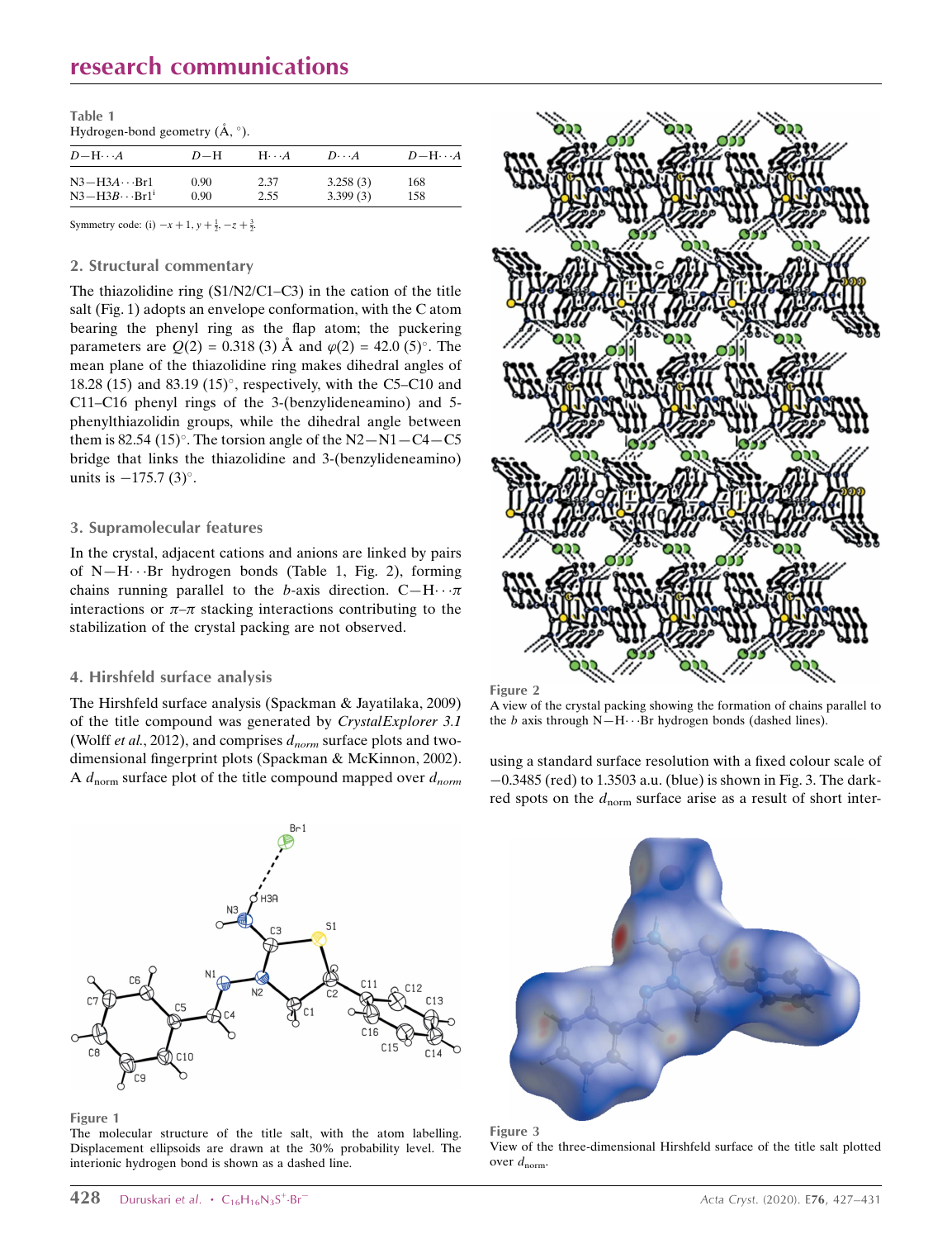Table 2 Summary of short interatomic contacts  $(A)$  in the title salt.

| Contact                 | Distance | Symmetry operation                    |
|-------------------------|----------|---------------------------------------|
| $Br1 \cdots H3A (N3)$   | 2.37     | x, y, z                               |
| $Br1 \cdots H3B$ (N3)   | 2.55     | $1-x, -\frac{1}{2}+y, \frac{3}{2}-z$  |
| $Br1 \cdots H14A$ (C14) | 3.14     | $-x, 1 - y, 1 - z$                    |
| $Br1 \cdots H4A$ (C4)   | 2.96     | $x, \frac{3}{2} - y, \frac{1}{2} + z$ |
| $Br1 \cdots H12A$ (C12) | 3.02     | $x, \frac{1}{2} - y, \frac{1}{2} + z$ |

atomic contacts (Table 2), while the other weaker intermolecular interactions appear as light-red spots.

The shape index of the Hirshfeld surface is a tool to visualize  $\pi$ - $\pi$  stacking interactions by the presence of adjacent red and blue triangles; if there are no adjacent red and/or blue triangles, then there are no  $\pi$ – $\pi$  interactions. Fig. 4 clearly suggests that there are no  $\pi-\pi$  interactions present in the title compound. Fig.  $5(a)$  shows the two-dimensional fingerprint of the sum of the contacts contributing to the Hirshfeld surface represented in normal mode (Tables 1 and 2). The fingerprint plots delineated into  $H \cdot \cdot \cdot H$  (46.4%),  $C \cdot \cdot \cdot H/H \cdot \cdot \cdot C$  (18.6%),  $H \cdots Br/Br \cdots H$  (17.5%),  $H \cdots S/S \cdots H$  (4.5%) and  $C \cdots N/2$  $N \cdots C$  (3.7%) contacts are shown in Fig. 5b–f.

The most significant intermolecular interactions are the  $H \cdot \cdot$  H interactions (46.4%) (Fig. 5b). All of the contributions to the Hirshfeld surface are given in Table 3. The large number of H···H, C···H/H···C and H···Br/Br···H interactions suggest that van der Waals interactions and hydrogen bonding play the major roles in the crystal packing (Hathwar et al., 2015).

#### 5. Database survey

A search of the Cambridge Structural Database (CSD, Version 5.40, February 2019; Groom et al., 2016) for 2-thiazolidiniminium compounds gave ten hits, viz. MOJGUQ (Duruskari et al., 2019a), XOWXAL (Duruskari et al., 2019b), BOBWIB (Khalilov et al., 2019), UDELUN (Akkurt et al., 2018a), WILBIC (Marthi et al., 1994), WILBOI (Marthi et al.,



Hirshfeld surface of the title salt plotted over shape-index.

Table 3 Percentage contributions of interatomic contacts to the Hirshfeld surface for the title salt.

| Contact                                       | Percentage contribution |
|-----------------------------------------------|-------------------------|
| $H \cdot \cdot \cdot H$                       | 46.4                    |
| $C \cdot H/H \cdot C$                         | 18.6                    |
| $H \cdots Br/Br \cdots H$                     | 17.5                    |
| $H \cdot S/S \cdot H$                         | 4.5                     |
| $C \cdot \cdot N/N \cdot \cdot C$             | 3.7                     |
| $C \cdot S/S \cdot C$                         | 3.0                     |
| $H \cdot \cdot \cdot N/N \cdot \cdot \cdot H$ | 2.6                     |
| $C \cdot C$                                   | 2.3                     |
| $C \cdots Br/Br \cdots C$                     | 0.9                     |
| $N \cdot S/S \cdot N$                         | 0.5                     |
| $N \cdot \cdot N$                             | 0.2                     |

1994), WILBOI01 (Marthi et al., 1994), YITCEJ (Martem'yanova et al., 1993a), YITCAF (Martem'yanova et al., 1993b) and YOPLUK (Marthi et al., 1995).

In the crystal of MOJGUQ (Duruskari et al., 2019a), centrosymmetrically related cations and anions are linked into dimeric units via N--H···Br hydrogen bonds, which are further connected by weak  $C-H\cdots$ Br contacts into chains parallel to the *a* axis. Furthermore,  $C-H \cdots \pi$  interactions and  $\pi-\pi$  stacking interactions [centroid-to-centroid distance =  $3.897(2)$  Å between the major components of the disordered phenyl ring contribute to the stabilization of the molecular packing. In the crystal of XOWXAL (Duruskari et al., 2019b), the thiazolidine ring adopts an envelope conformation. N— H---Br hydrogen bonds link the components into a threedimensional network. Weak  $\pi-\pi$  stacking interactions



Figure 5

The Hirshfeld surface representations and the full two-dimensional fingerprint plots for the title salt, showing  $(a)$  all interactions, and delineated into (b)  $H \cdots H$ , (c)  $C \cdots H/H \cdots C$ , (d)  $H \cdots Br/Br \cdots H$ , (e)  $H \cdots S/S \cdots H$  and (f)  $C \cdots N/N \cdots C$  interactions. The  $d_i$  and  $d_e$  values are the closest internal and external distances (in  $\AA$ ) from given points on the Hirshfeld surface.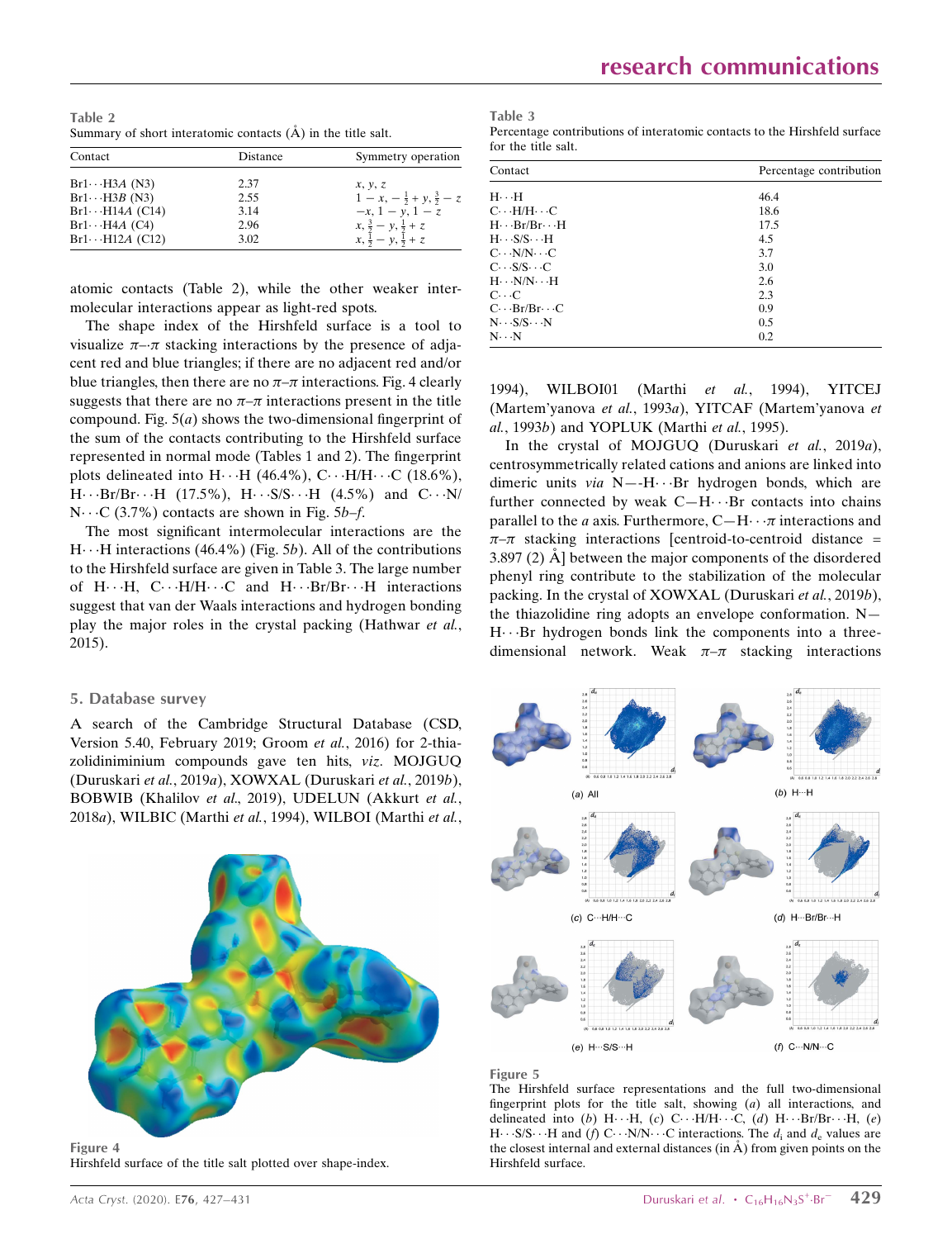## research communications

Table 4 Experimental details.

| Crystal data                                                               |                                 |
|----------------------------------------------------------------------------|---------------------------------|
| Chemical formula                                                           | $C_{16}H_{16}N_3S^+ \cdot Br^-$ |
| $M_{\rm r}$                                                                | 362.29                          |
| Crystal system, space group                                                | Monoclinic, $P21/c$             |
| Temperature $(K)$                                                          | 296                             |
| $a, b, c (\AA)$                                                            | 12.138(8), 8.336(5), 15.872(9)  |
|                                                                            | 93.910 (16)                     |
| $\frac{\beta}{V}$ (A <sup>3</sup> )                                        | 1602.3(17)                      |
| Z                                                                          | 4                               |
| Radiation type                                                             | Mo $K\alpha$                    |
| $\mu$ (mm <sup>-1</sup> )                                                  | 2.69                            |
| Crystal size (mm)                                                          | $0.21 \times 0.18 \times 0.13$  |
|                                                                            |                                 |
| Data collection                                                            |                                 |
| Diffractometer                                                             | Bruker APEXII CCD               |
| Absorption correction                                                      | Multi-scan (SADABS; Bruker,     |
|                                                                            | 2003)                           |
| $T_{\rm min}, T_{\rm max}$                                                 | 0.582, 0.713                    |
| No. of measured, independent and                                           | 23979, 3314, 2742               |
| observed $[I > 2\sigma(I)]$ reflections                                    |                                 |
| $R_{\rm int}$                                                              | 0.049                           |
| $(\sin \theta/\lambda)_{\text{max}}$ $(\text{Å}^{-1})$                     | 0.629                           |
|                                                                            |                                 |
| Refinement                                                                 |                                 |
| $R[F^2 > 2\sigma(F^2)], wR(F^2), S$                                        | 0.040, 0.111, 1.06              |
| No. of reflections                                                         | 3314                            |
| No. of parameters                                                          | 190                             |
| No. of restraints                                                          | 12                              |
| H-atom treatment                                                           | H-atom parameters constrained   |
| $\Delta\rho_{\text{max}}$ , $\Delta\rho_{\text{min}}$ (e Å <sup>-3</sup> ) | $0.74, -0.60$                   |

Computer programs: APEX2 and SAINT (Bruker, 2003), SHELXT2014 (Sheldrick, 2015a), SHELXL2016 (Sheldrick, 2015b) and SHELXTL (Sheldrick, 2008).

between the phenyl rings of adjacent cations also contribute to the molecular packing. In the crystal of BOBWIB (Khalilov et al., 2019), the central thiazolidine ring adopts an envelope conformation. In the crystal, centrosymmetrically related cations and anions are linked into dimeric units  $via N-H\cdots Br$ hydrogen bonds, which are further connected by weak C— H---Br hydrogen bonds into chains parallel to [110]. In the crystal of UDELUN (Akkurt et al., 2018a), C-H···Br and  $N-H\cdots$ Br hydrogen bonds link the components into a threedimensional network with the cations and anions stacked along the b-axis direction. Weak  $C-H \cdot \cdot \pi$  interactions, which only involve the minor disorder component of the ring, also contribute to the molecular packing. In addition, there are also inversion-related Cl···Cl halogen bonds and C--Cl·· $\pi$ (ring) contacts. In the other structures, the 3-N atom carries a C– substituent instead of an N–substituent as found in the title compound. Three of them were determined to be racemic (WILBIC; Marthi et al., 1994) and two optically active samples (WILBOI and WILBOI01; Marthi et al., 1994) of 3-(2'-chloro- $2'$ -phenylethyl)-2-thiazolidiniminium p-toluenesulfonate. In all three structures, the most disordered fragment is the asymmetric C atom and the Cl atom attached to it. The disorder of the cation in the racemate corresponds to the presence of both enantiomers at each site in the ratio 0.821 (3):0.179 (3). The system of hydrogen bonds connecting two cations and two anions into 12-membered rings is identical in the racemic and in the optically active crystals. YITCEJ (Martem'yanova et al., 1993a), is a product of the interaction

of 2-amino-5-methylthiazoline with methyl iodide, with alkylation at the endocylic nitrogen atom, while YITCAF (Martem'yanova et al., 1993b) is a product of the reaction of 3nitro-5-methoxy-, 3-nitro-5-chloro-, and 3-bromo-5-nitrosalicylaldehyde with the heterocyclic base to form the salt-like complexes.

#### 6. Synthesis and crystallization

To the solution of 3-amino-5-phenylthiazolidin-2-iminium bromide (1 mmol) in 20 mL of ethanol was added benzaldehyde (1 mmol) and the mixture was refluxed for 2 h. After cooling down to room temperature, the reaction product precipitated as colourless single crystals, which were collected by filtration and washed with cold acetone (yield 76%), m.p. 519 K. Analysis calculated for  $C_{16}H_{16}BrN_3S$  ( $M_r = 362.29$ ): C, 53.04; H, 4.45; N, 11.60. Found: C, 53.01; H, 4.42; N, 11.56%. <sup>1</sup>H NMR (300 MHz, DMSO- $d_6$ ) : 4.58 (k, 1H, CH<sub>2</sub>, <sup>3</sup>J<sub>H-H</sub> = 6.9); 4,89 (*t*, 1H, CH<sub>2</sub>,  ${}^{3}J_{\text{H-H}}$  =8.1); 5.60 (*t*, 1H, CH-Ar,  ${}^{3}J_{\text{H-H}}$  =7.5); 7.37–8.07 (m, 10H, 10Ar-H); 8.44 (s, 1H, CH=), 10.35 (s, 2H, NH=). <sup>13</sup>C NMR (75 MHz, DMSO- $d_6$ ): 45.36, 55.91, 127.76, 128.65, 128.82, 128.86, 129.09, 131.54, 132.85, 137.48, 151.11, 167.84. MS (ESI),  $m/z$ : 282.30  $[C_{16}H_{16}N_3S]^+$  and 79.88 Br<sup>-</sup>.

#### 7. Refinement

Crystal data, data collection and structure refinement details are summarized in Table 4. All H atoms were placed at calculated positions (N—H = 0.90 Å and C—H = 0.93–0.98 Å) and refined using a riding model, with  $U_{iso}(H) = 1.2U_{eq}(N, C)$ . The distances between the carbon atoms of two phenyl groups were constrained with a DFIX instruction [DFIX 1.40 0.02 C C].

#### References

- [Akkurt, M., Duruskari, G. S., Toze, F. A. A., Khalilov, A. N. &](http://scripts.iucr.org/cgi-bin/cr.cgi?rm=pdfbb&cnor=rz5269&bbid=BB1) [Huseynova, A. T. \(2018](http://scripts.iucr.org/cgi-bin/cr.cgi?rm=pdfbb&cnor=rz5269&bbid=BB1)a). Acta Cryst. E74, 1168–1172.
- [Akkurt, M., Maharramov, A. M., Duruskari, G. S., Toze, F. A. A. &](http://scripts.iucr.org/cgi-bin/cr.cgi?rm=pdfbb&cnor=rz5269&bbid=BB2) [Khalilov, A. N. \(2018](http://scripts.iucr.org/cgi-bin/cr.cgi?rm=pdfbb&cnor=rz5269&bbid=BB2)b). Acta Cryst. E74, 1290–1294.
- Bruker (2003). APEX2, SAINT and SADABS[. Bruker AXS Inc.,](http://scripts.iucr.org/cgi-bin/cr.cgi?rm=pdfbb&cnor=rz5269&bbid=BB3) [Madison, Wisconsin, USA.](http://scripts.iucr.org/cgi-bin/cr.cgi?rm=pdfbb&cnor=rz5269&bbid=BB3)
- [Duruskari, G. S., Khalilov, A. N., Akkurt, M., Mammadova, G. Z.,](http://scripts.iucr.org/cgi-bin/cr.cgi?rm=pdfbb&cnor=rz5269&bbid=BB4) [Chyrka, T. & Maharramov, A. M. \(2019](http://scripts.iucr.org/cgi-bin/cr.cgi?rm=pdfbb&cnor=rz5269&bbid=BB4)a). Acta Cryst. E75, 1544– [1547.](http://scripts.iucr.org/cgi-bin/cr.cgi?rm=pdfbb&cnor=rz5269&bbid=BB4)
- [Duruskari, G. S., Khalilov, A. N., Akkurt, M., Mammadova, G. Z.,](http://scripts.iucr.org/cgi-bin/cr.cgi?rm=pdfbb&cnor=rz5269&bbid=BB5) [Chyrka, T. & Maharramov, A. M. \(2019](http://scripts.iucr.org/cgi-bin/cr.cgi?rm=pdfbb&cnor=rz5269&bbid=BB5)b). Acta Cryst. E75, 1175– [1179.](http://scripts.iucr.org/cgi-bin/cr.cgi?rm=pdfbb&cnor=rz5269&bbid=BB5)
- [Groom, C. R., Bruno, I. J., Lightfoot, M. P. & Ward, S. C. \(2016\).](http://scripts.iucr.org/cgi-bin/cr.cgi?rm=pdfbb&cnor=rz5269&bbid=BB6) Acta Cryst. B72[, 171–179.](http://scripts.iucr.org/cgi-bin/cr.cgi?rm=pdfbb&cnor=rz5269&bbid=BB6)
- [Gurbanov, A. V., Maharramov, A. M., Zubkov, F. I., Saifutdinov,](http://scripts.iucr.org/cgi-bin/cr.cgi?rm=pdfbb&cnor=rz5269&bbid=BB7) [A. M. & Guseinov, F. I. \(2018\).](http://scripts.iucr.org/cgi-bin/cr.cgi?rm=pdfbb&cnor=rz5269&bbid=BB7) Aust. J. Chem. 71, 190–194.
- [Gurbanov, A. V., Mahmudov, K. T., Kopylovich, M. N., Guedes da](http://scripts.iucr.org/cgi-bin/cr.cgi?rm=pdfbb&cnor=rz5269&bbid=BB8) [Silva, F. M., Sutradhar, M., Guseinov, F. I., Zubkov, F. I.,](http://scripts.iucr.org/cgi-bin/cr.cgi?rm=pdfbb&cnor=rz5269&bbid=BB8) [Maharramov, A. M. & Pombeiro, A. J. L. \(2017\).](http://scripts.iucr.org/cgi-bin/cr.cgi?rm=pdfbb&cnor=rz5269&bbid=BB8) Dyes Pigments, 138[, 107–111.](http://scripts.iucr.org/cgi-bin/cr.cgi?rm=pdfbb&cnor=rz5269&bbid=BB8)
- [Hathwar, V. R., Sist, M., Jørgensen, M. R. V., Mamakhel, A. H.,](http://scripts.iucr.org/cgi-bin/cr.cgi?rm=pdfbb&cnor=rz5269&bbid=BB9) [Wang, X., Hoffmann, C. M., Sugimoto, K., Overgaard, J. & Iversen,](http://scripts.iucr.org/cgi-bin/cr.cgi?rm=pdfbb&cnor=rz5269&bbid=BB9) [B. B. \(2015\).](http://scripts.iucr.org/cgi-bin/cr.cgi?rm=pdfbb&cnor=rz5269&bbid=BB9) IUCrJ, 2, 563–574.
- Khalilov, A. N., Atioğlu, Z., Akkurt, M., Duruskari, G. S., Toze, [F. A. A. & Huseynova, A. T. \(2019\).](http://scripts.iucr.org/cgi-bin/cr.cgi?rm=pdfbb&cnor=rz5269&bbid=BB10) Acta Cryst. E75, 662–666.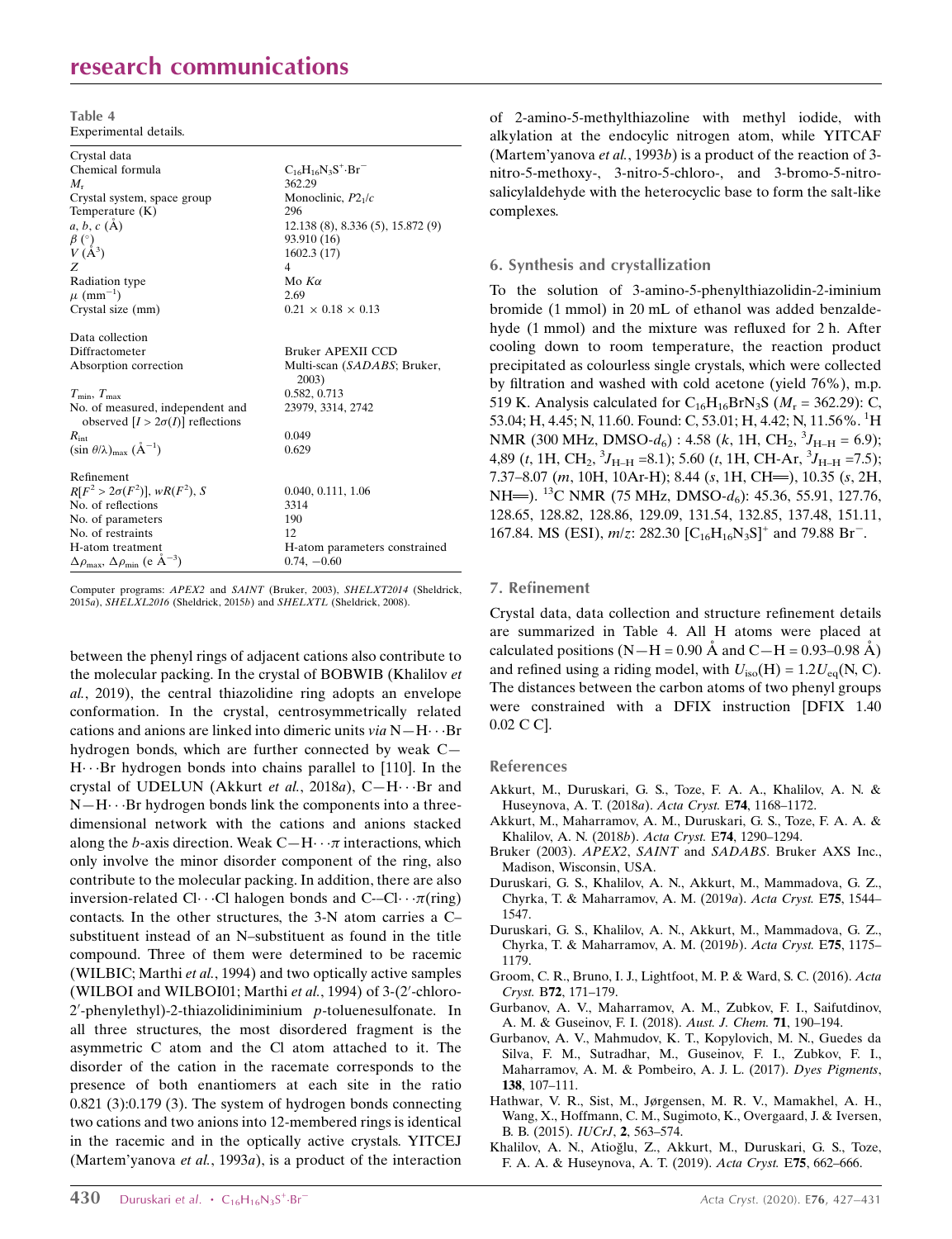- [Maharramov, A. M., Duruskari, G. Sh., Mammadova, G. Z., Khalilov,](http://scripts.iucr.org/cgi-bin/cr.cgi?rm=pdfbb&cnor=rz5269&bbid=BB34) A. N., Aslanova, J. M., Cisterna, J., Cárdenas, A. & Brito, I. (2019). [J. Chil. Chem. Soc.](http://scripts.iucr.org/cgi-bin/cr.cgi?rm=pdfbb&cnor=rz5269&bbid=BB34) 64, 4441–4447.
- [Maharramov, A. M., Khalilov, A. N., Gurbanov, A. V., Allahverdiyev,](http://scripts.iucr.org/cgi-bin/cr.cgi?rm=pdfbb&cnor=rz5269&bbid=BB12) [M. A. & Ng, S. W. \(2011\).](http://scripts.iucr.org/cgi-bin/cr.cgi?rm=pdfbb&cnor=rz5269&bbid=BB12) Acta Cryst. E67, o721.
- [Maharramov, A. M., Shikhaliyev, N. Q., Suleymanova, G. T.,](http://scripts.iucr.org/cgi-bin/cr.cgi?rm=pdfbb&cnor=rz5269&bbid=BB13) [Gurbanov, A. V., Babayeva, G. V., Mammadova, G. Z., Zubkov,](http://scripts.iucr.org/cgi-bin/cr.cgi?rm=pdfbb&cnor=rz5269&bbid=BB13) [F. I., Nenajdenko, V. G., Mahmudov, K. T. & Pombeiro, A. J. L.](http://scripts.iucr.org/cgi-bin/cr.cgi?rm=pdfbb&cnor=rz5269&bbid=BB13) (2018). [Dyes Pigments](http://scripts.iucr.org/cgi-bin/cr.cgi?rm=pdfbb&cnor=rz5269&bbid=BB13), 159, 135–141.
- [Mahmoudi, G., Seth, S. K., Bauza´, A., Zubkov, F. I., Gurbanov, A. V.,](http://scripts.iucr.org/cgi-bin/cr.cgi?rm=pdfbb&cnor=rz5269&bbid=BB14) White, J., Stilinović, V., Doert, Th. & Frontera, A. (2018c). [CrystEngComm](http://scripts.iucr.org/cgi-bin/cr.cgi?rm=pdfbb&cnor=rz5269&bbid=BB14), 20, 2812–2821.
- [Mahmoudi, G., Zangrando, E., Mitoraj, M. P., Gurbanov, A. V.,](http://scripts.iucr.org/cgi-bin/cr.cgi?rm=pdfbb&cnor=rz5269&bbid=BB15) [Zubkov, F. I., Moosavifar, M., Konyaeva, I. A., Kirillov, A. M. &](http://scripts.iucr.org/cgi-bin/cr.cgi?rm=pdfbb&cnor=rz5269&bbid=BB15) [Safin, D. A. \(2018](http://scripts.iucr.org/cgi-bin/cr.cgi?rm=pdfbb&cnor=rz5269&bbid=BB15)a). New J. Chem. 42, 4959–4971.
- Mahmoudi, G., Zaręba, J. K., Gurbanov, A. V., Bauzá, A., Zubkov, F. I., Kubicki, M., Stilinović, V., Kinzhybalo, V. & Frontera, A. (2018b). [Eur. J. Inorg. Chem.](http://scripts.iucr.org/cgi-bin/cr.cgi?rm=pdfbb&cnor=rz5269&bbid=BB16) pp. 4763–4772.
- [Mahmudov, K. T., Gurbanov, A. V., Guseinov, F. I. & Guedes da Silva,](http://scripts.iucr.org/cgi-bin/cr.cgi?rm=pdfbb&cnor=rz5269&bbid=BB17) M. F. C. (2019). [Coord. Chem. Rev.](http://scripts.iucr.org/cgi-bin/cr.cgi?rm=pdfbb&cnor=rz5269&bbid=BB17) 387, 32–46.
- [Mahmudov, K. T., Kopylovich, M. N., Guedes da Silva, M. F. C. &](http://scripts.iucr.org/cgi-bin/cr.cgi?rm=pdfbb&cnor=rz5269&bbid=BB18) [Pombeiro, A. J. L. \(2017](http://scripts.iucr.org/cgi-bin/cr.cgi?rm=pdfbb&cnor=rz5269&bbid=BB18)a). Dalton Trans. 46, 10121–10138.
- [Mahmudov, K. T., Kopylovich, M. N., Guedes da Silva, M. F. C. &](http://scripts.iucr.org/cgi-bin/cr.cgi?rm=pdfbb&cnor=rz5269&bbid=BB19) [Pombeiro, A. J. L. \(2017](http://scripts.iucr.org/cgi-bin/cr.cgi?rm=pdfbb&cnor=rz5269&bbid=BB19)b). Coord. Chem. Rev. 345, 54–72.
- [Mahmudov, K. T., Kopylovich, M. N., Maharramov, A. M.,](http://scripts.iucr.org/cgi-bin/cr.cgi?rm=pdfbb&cnor=rz5269&bbid=BB20) [Kurbanova, M. M., Gurbanov, A. V. & Pombeiro, A. J. L. \(2014\).](http://scripts.iucr.org/cgi-bin/cr.cgi?rm=pdfbb&cnor=rz5269&bbid=BB20) [Coord. Chem. Rev.](http://scripts.iucr.org/cgi-bin/cr.cgi?rm=pdfbb&cnor=rz5269&bbid=BB20) 265, 1–37.
- [Mahmudov, K. T., Kopylovich, M. N. & Pombeiro, A. J. L. \(2013\).](http://scripts.iucr.org/cgi-bin/cr.cgi?rm=pdfbb&cnor=rz5269&bbid=BB21) [Coord. Chem. Rev.](http://scripts.iucr.org/cgi-bin/cr.cgi?rm=pdfbb&cnor=rz5269&bbid=BB21) 257, 1244–1281.
- [Mamedov, I. G., Bayramov, M. R., Salamova, A. E. & Maharramov,](http://scripts.iucr.org/cgi-bin/cr.cgi?rm=pdfbb&cnor=rz5269&bbid=BB22) A. M. (2015). [Indian J. Chem.](http://scripts.iucr.org/cgi-bin/cr.cgi?rm=pdfbb&cnor=rz5269&bbid=BB22) 54B, 1518-1527.
- [Mamedov, I. G., Farzaliyeva, A. E., Mamedova, Y. V., Hasanova,](http://scripts.iucr.org/cgi-bin/cr.cgi?rm=pdfbb&cnor=rz5269&bbid=BB23) [N. N., Bayramov, M. R. & Maharramov, A. M. \(2018\).](http://scripts.iucr.org/cgi-bin/cr.cgi?rm=pdfbb&cnor=rz5269&bbid=BB23) Indian J. Chem. 57B[, 1310–1314.](http://scripts.iucr.org/cgi-bin/cr.cgi?rm=pdfbb&cnor=rz5269&bbid=BB23)
- [Martem'yanova, N. A., Chunaev, Y. M., Przhiyalgovskaya, N. M.,](http://scripts.iucr.org/cgi-bin/cr.cgi?rm=pdfbb&cnor=rz5269&bbid=BB24) [Kurkovskaya, L. N., Filipenko, O. S. & Aldoshin, S. M. \(1993](http://scripts.iucr.org/cgi-bin/cr.cgi?rm=pdfbb&cnor=rz5269&bbid=BB24)a). [Khim. Geterotsikl. Soedin.](http://scripts.iucr.org/cgi-bin/cr.cgi?rm=pdfbb&cnor=rz5269&bbid=BB24) pp. 415–419.
- [Martem'yanova, N. A., Chunaev, Y. M., Przhiyalgovskaya, N. M.,](http://scripts.iucr.org/cgi-bin/cr.cgi?rm=pdfbb&cnor=rz5269&bbid=BB25) [Kurkovskaya, L. N., Filipenko, O. S. & Aldoshin, S. M. \(1993](http://scripts.iucr.org/cgi-bin/cr.cgi?rm=pdfbb&cnor=rz5269&bbid=BB25)b). [Khim. Geterotsikl. Soedin.](http://scripts.iucr.org/cgi-bin/cr.cgi?rm=pdfbb&cnor=rz5269&bbid=BB25) pp. 420–425.
- Marthi, K., Larsen, M., Ács, M., Bálint, J. & Fogassy, E. (1995). Acta [Chem. Scand.](http://scripts.iucr.org/cgi-bin/cr.cgi?rm=pdfbb&cnor=rz5269&bbid=BB26) 49, 20–27.
- Marthi, K., Larsen, S., Ács, M., Bálint, J. & Fogassy, E. (1994). Acta Cryst. B50[, 762–771.](http://scripts.iucr.org/cgi-bin/cr.cgi?rm=pdfbb&cnor=rz5269&bbid=BB27)
- [Pathania, S., Narang, R. K. & Rawal, R. K. \(2019\).](http://scripts.iucr.org/cgi-bin/cr.cgi?rm=pdfbb&cnor=rz5269&bbid=BB28) Eur. J. Med. Chem. 180[, 486–508.](http://scripts.iucr.org/cgi-bin/cr.cgi?rm=pdfbb&cnor=rz5269&bbid=BB28)
- [Sheldrick, G. M. \(2008\).](http://scripts.iucr.org/cgi-bin/cr.cgi?rm=pdfbb&cnor=rz5269&bbid=BB29) Acta Cryst. A64, 112–122.
- [Sheldrick, G. M. \(2015](http://scripts.iucr.org/cgi-bin/cr.cgi?rm=pdfbb&cnor=rz5269&bbid=BB30)a). Acta Cryst. A71, 3–8.
- [Sheldrick, G. M. \(2015](http://scripts.iucr.org/cgi-bin/cr.cgi?rm=pdfbb&cnor=rz5269&bbid=BB31)b). Acta Cryst. C71, 3–8.
- [Spackman, M. A. & McKinnon, J. J. \(2002\).](http://scripts.iucr.org/cgi-bin/cr.cgi?rm=pdfbb&cnor=rz5269&bbid=BB32) CrystEngComm, 4, 378– [392.](http://scripts.iucr.org/cgi-bin/cr.cgi?rm=pdfbb&cnor=rz5269&bbid=BB32)
- [Spackman, M. & Jayatilaka, D. \(2009\).](http://scripts.iucr.org/cgi-bin/cr.cgi?rm=pdfbb&cnor=rz5269&bbid=BB33) CrystEngComm, 11, 19–32.
- [Wolff, S. K., Grimwood, D. J., McKinnon, J. J., Turner, M. J.,](http://scripts.iucr.org/cgi-bin/cr.cgi?rm=pdfbb&cnor=rz5269&bbid=BB34) [Jayatilaka, D. & Spackman, M. A. \(2012\).](http://scripts.iucr.org/cgi-bin/cr.cgi?rm=pdfbb&cnor=rz5269&bbid=BB34) Crystal Explorer. [University of Western Australia.](http://scripts.iucr.org/cgi-bin/cr.cgi?rm=pdfbb&cnor=rz5269&bbid=BB34)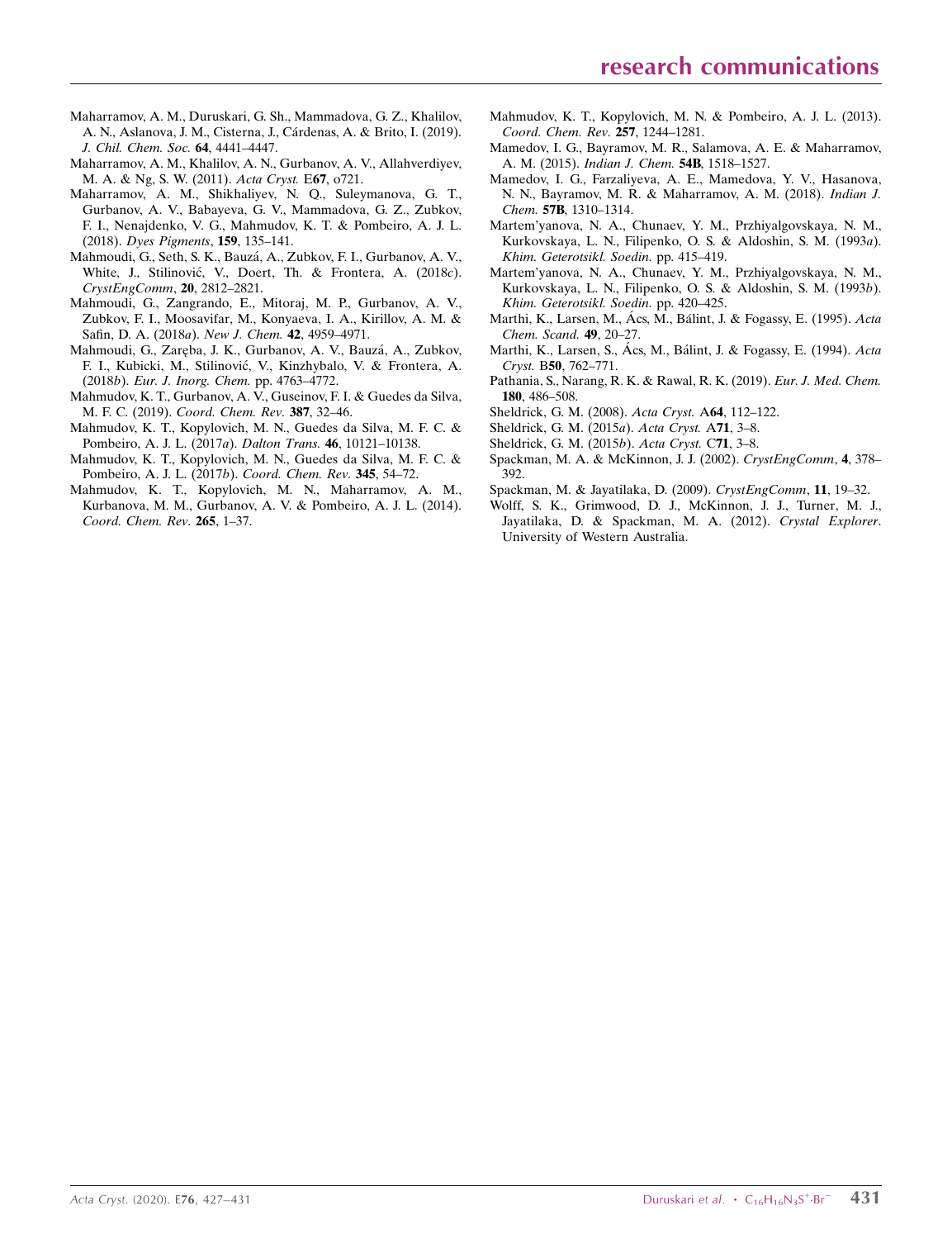# **supporting information**

*Acta Cryst.* (2020). E**76**, 427-431 [https://doi.org/10.1107/S2056989020001899]

**Crystal structure and Hirshfeld surface analysis of (***E***)-3-(benzylideneamino)-5 phenylthiazolidin-2-iminium bromide**

## **Gulnara Sh. Duruskari, Mehmet Akkurt, Gunay Z. Mammadova, Taras Chyrka and Abel M. Maharramov**

### **Computing details**

Data collection: *APEX2* (Bruker, 2003); cell refinement: *SAINT* (Bruker, 2003); data reduction: *SAINT* (Bruker, 2003); program(s) used to solve structure: SHELXT2014 (Sheldrick, 2015a); program(s) used to refine structure: *SHELXL2016* (Sheldrick, 2015b); molecular graphics: *SHELXTL* (Sheldrick, 2008); software used to prepare material for publication: *SHELXTL* (Sheldrick, 2008).

**(***E***)-3-(Benzylideneamino)-5-phenylthiazolidin-2-iminium bromide** 

*Crystal data*

 $C_{16}H_{16}N_3S^+·Br^ M_r = 362.29$ Monoclinic, *P*21/*c*  $a = 12.138(8)$  Å  $b = 8.336(5)$  Å  $c = 15.872(9)$  Å  $\beta$  = 93.910 (16)<sup>o</sup>  $V = 1602.3$  (17) Å<sup>3</sup>  $Z = 4$ 

*Data collection*

Bruker APEXII CCD diffractometer *φ* and *ω* scans Absorption correction: multi-scan (SADABS; Bruker, 2003)  $T_{\text{min}} = 0.582, T_{\text{max}} = 0.713$ 23979 measured reflections

### *Refinement*

Refinement on *F*<sup>2</sup> Least-squares matrix: full *R*[ $F^2 > 2\sigma(F^2)$ ] = 0.040  $wR(F^2) = 0.111$  $S = 1.06$ 3314 reflections 190 parameters 12 restraints

 $F(000) = 736$  $D_x = 1.502$  Mg m<sup>-3</sup> Mo *Kα* radiation,  $\lambda = 0.71073$  Å Cell parameters from 9891 reflections  $\theta$  = 2.8–26.4°  $\mu$  = 2.69 mm<sup>-1</sup>  $T = 296 K$ Plate, colourless  $0.21 \times 0.18 \times 0.13$  mm

3314 independent reflections 2742 reflections with  $I > 2\sigma(I)$  $R_{\text{int}} = 0.049$  $\theta_{\text{max}} = 26.5^{\circ}, \theta_{\text{min}} = 2.6^{\circ}$  $h = -15 \rightarrow 15$  $k = -10 \rightarrow 10$ *l* = −19→18

Primary atom site location: structure-invariant direct methods Secondary atom site location: difference Fourier map Hydrogen site location: mixed H-atom parameters constrained  $w = 1/[\sigma^2 (F_o^2) + (0.0521P)^2 + 1.4845P]$ where  $P = (F_o^2 + 2F_c^2)/3$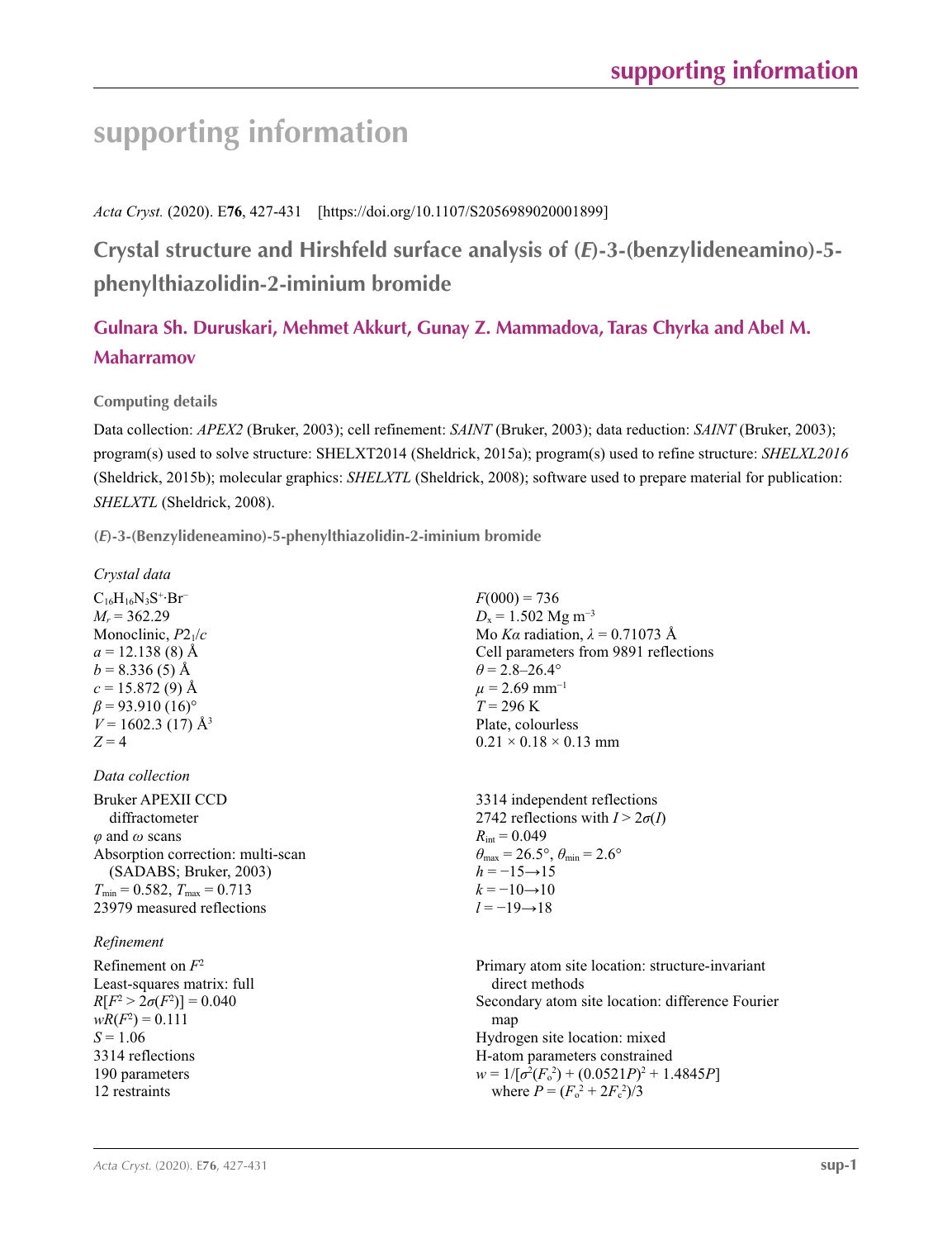#### *Acta Cryst.* (2020). E**76**, 427-431 **sup-2**

|  |  | supporting information |  |
|--|--|------------------------|--|
|  |  |                        |  |

 $(\Delta/\sigma)_{\text{max}}$  < 0.001  $Δρ<sub>max</sub> = 0.74 e Å<sup>-3</sup>$ 

# *Special details*

**Geometry**. All esds (except the esd in the dihedral angle between two l.s. planes) are estimated using the full covariance matrix. The cell esds are taken into account individually in the estimation of esds in distances, angles and torsion angles; correlations between esds in cell parameters are only used when they are defined by crystal symmetry. An approximate (isotropic) treatment of cell esds is used for estimating esds involving l.s. planes.

 $\Delta\rho_{\text{min}}$  = −0.60 e Å<sup>-3</sup>

*Fractional atomic coordinates and isotropic or equivalent isotropic displacement parameters (Å<sup>2</sup>)* 

|                            | $\boldsymbol{x}$ | $\mathcal{Y}$ | $\boldsymbol{Z}$ | $U_{\rm iso}$ */ $U_{\rm eq}$ |
|----------------------------|------------------|---------------|------------------|-------------------------------|
| Br1                        | 0.36371(3)       | 0.40930(5)    | 0.77766(2)       | 0.05996(15)                   |
| S1                         | 0.27771(6)       | 0.50993(10)   | 0.55109(5)       | 0.0478(2)                     |
| N1                         | 0.52247(19)      | 0.7685(3)     | 0.49030(15)      | 0.0411(5)                     |
| N2                         | 0.42403(19)      | 0.6853(3)     | 0.48814(15)      | 0.0438(5)                     |
| N <sub>3</sub>             | 0.4551(2)        | 0.6390(3)     | 0.63168(16)      | 0.0500(6)                     |
| H <sub>3</sub> A           | 0.431514         | 0.589059      | 0.677388         | $0.060*$                      |
| H3B                        | 0.509254         | 0.711959      | 0.640888         | $0.060*$                      |
| $\mathop{\rm C}\nolimits1$ | 0.3432(2)        | 0.6653(4)     | 0.41558(19)      | 0.0467(7)                     |
| H1A                        | 0.380449         | 0.651339      | 0.363896         | $0.056*$                      |
| H1B                        | 0.295261         | 0.758163      | 0.409430         | $0.056*$                      |
| $\rm{C2}$                  | 0.2763(3)        | 0.5140(4)     | 0.4348(2)        | 0.0489(7)                     |
| H2A                        | 0.315568         | 0.419380      | 0.415778         | $0.059*$                      |
| C <sub>3</sub>             | 0.3971(2)        | 0.6205(3)     | 0.56063(18)      | 0.0412(6)                     |
| C4                         | 0.5460(2)        | 0.8450(4)     | 0.42487(19)      | 0.0440(6)                     |
| H <sub>4</sub> A           | 0.495374         | 0.850348      | 0.378264         | $0.053*$                      |
| C <sub>5</sub>             | 0.6520(2)        | 0.9241(3)     | 0.42299(14)      | 0.0416(6)                     |
| C6                         | 0.7284(2)        | 0.9221(4)     | 0.49283(19)      | 0.0513(7)                     |
| H <sub>6</sub> A           | 0.710541         | 0.874346      | 0.543049         | $0.062*$                      |
| C7                         | 0.8319(2)        | 0.9924(4)     | 0.4867(2)        | 0.0663(10)                    |
| H7A                        | 0.883751         | 0.988871      | 0.532539         | $0.080*$                      |
| C8                         | 0.8581(3)        | 1.0679(4)     | 0.41226(19)      | 0.0652(10)                    |
| H <sub>8</sub> A           | 0.927072         | 1.114885      | 0.408687         | $0.078*$                      |
| C9                         | 0.7808(2)        | 1.0730(4)     | 0.3432(2)        | 0.0651(10)                    |
| H9A                        | 0.797532         | 1.124866      | 0.293831         | $0.078*$                      |
| C10                        | 0.6782(2)        | 0.9998(4)     | 0.34862(17)      | 0.0551(8)                     |
| H10A                       | 0.626928         | 1.001586      | 0.302329         | $0.066*$                      |
| C11                        | 0.1609(2)        | 0.5115(3)     | 0.39571(17)      | 0.0446(6)                     |
| C12                        | 0.1299(2)        | 0.3891(4)     | 0.3387(2)        | 0.0613(9)                     |
| H12A                       | 0.180793         | 0.310914      | 0.325946         | $0.074*$                      |
| C13                        | 0.0225(2)        | 0.3838(5)     | 0.3009(2)        | 0.0690(10)                    |
| H <sub>13</sub> A          | 0.002162         | 0.302592      | 0.262799         | $0.083*$                      |
| C14                        | $-0.0538(3)$     | 0.5001(4)     | 0.3205(2)        | 0.0661(10)                    |
| H <sub>14</sub> A          | $-0.124515$      | 0.498545      | 0.293897         | $0.079*$                      |
| C15                        | $-0.0251(3)$     | 0.6186(4)     | 0.3794(2)        | 0.0683(10)                    |
| H <sub>15</sub> A          | $-0.076995$      | 0.693888      | 0.394077         | $0.082*$                      |
| C16                        | 0.0820(2)        | 0.6235(4)     | 0.4163(2)        | 0.0631(9)                     |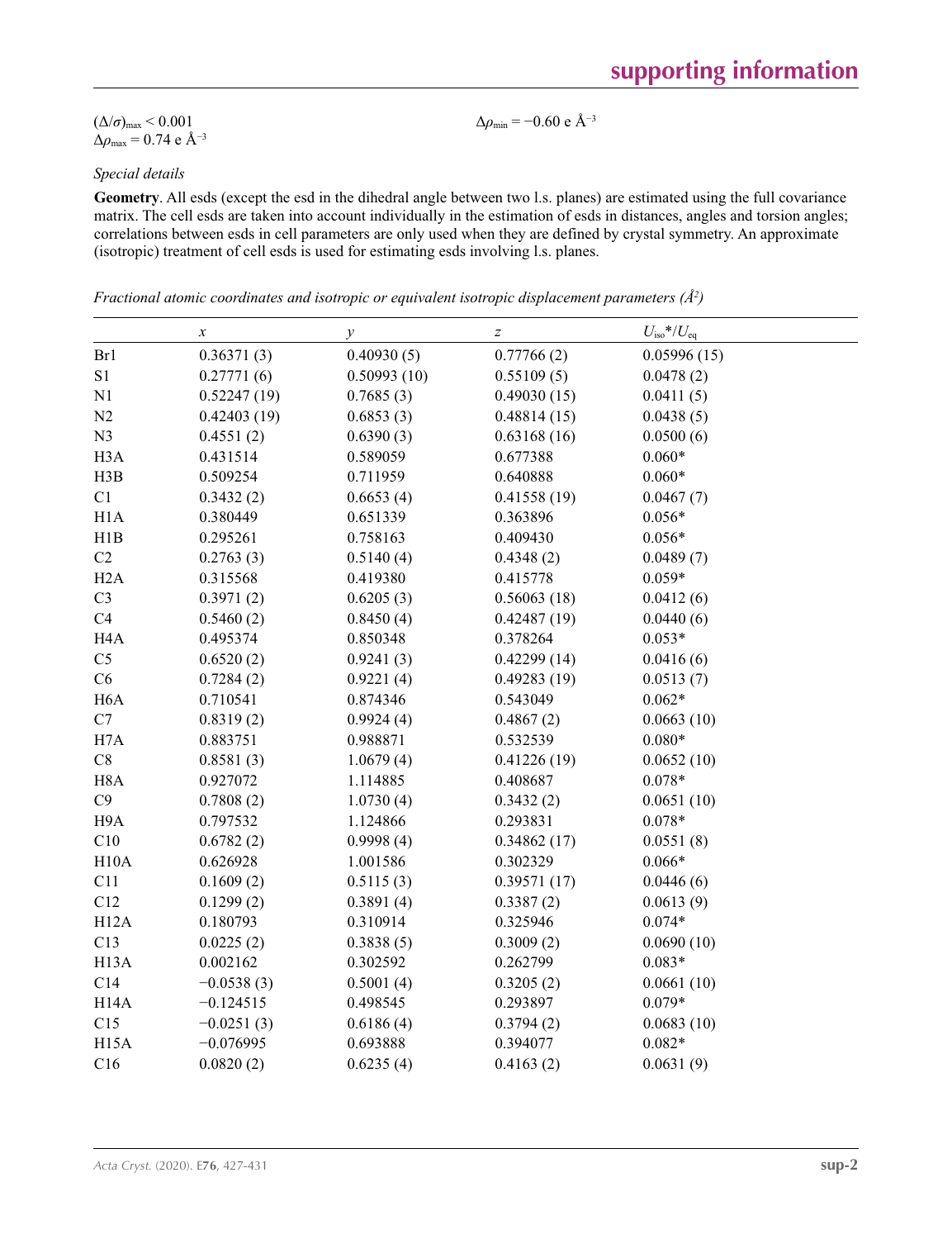# **supporting information**

| H16A           | 0.101386                                 |            | 0.703134   | 0.455623       | $0.076*$       |               |
|----------------|------------------------------------------|------------|------------|----------------|----------------|---------------|
|                | Atomic displacement parameters $(\AA^2)$ |            |            |                |                |               |
|                | $U^{11}$                                 | $U^{22}$   | $U^{33}$   | $U^{12}$       | $U^{13}$       | $U^{23}$      |
| Br1            | 0.0594(2)                                | 0.0700(3)  | 0.0489(2)  | $-0.01088(16)$ | $-0.00776(15)$ | 0.01409(15)   |
| S1             | 0.0461(4)                                | 0.0511(4)  | 0.0467(4)  | $-0.0073(3)$   | 0.0065(3)      | 0.0068(3)     |
| N1             | 0.0379(12)                               | 0.0421(13) | 0.0432(13) | $-0.0028(10)$  | 0.0028(10)     | 0.0008(10)    |
| N2             | 0.0387(12)                               | 0.0496(14) | 0.0429(13) | $-0.0054(10)$  | 0.0013(10)     | 0.0085(11)    |
| N <sub>3</sub> | 0.0544(15)                               | 0.0552(15) | 0.0405(13) | $-0.0076(12)$  | 0.0042(11)     | 0.0037(11)    |
| C1             | 0.0426(15)                               | 0.0550(17) | 0.0418(15) | $-0.0053(13)$  | $-0.0020(12)$  | 0.0096(13)    |
| C <sub>2</sub> | 0.0471(16)                               | 0.0482(17) | 0.0515(17) | $-0.0002(13)$  | 0.0038(13)     | $-0.0012(14)$ |
| C <sub>3</sub> | 0.0406(14)                               | 0.0414(14) | 0.0419(15) | 0.0029(11)     | 0.0062(12)     | 0.0012(12)    |
| C <sub>4</sub> | 0.0436(15)                               | 0.0431(15) | 0.0449(15) | $-0.0018(12)$  | 0.0005(12)     | 0.0055(12)    |
| C <sub>5</sub> | 0.0422(15)                               | 0.0334(14) | 0.0497(16) | $-0.0004(11)$  | 0.0063(12)     | $-0.0022(12)$ |
| C6             | 0.0536(18)                               | 0.0424(16) | 0.0566(18) | $-0.0077(13)$  | $-0.0055(15)$  | 0.0040(14)    |
| C7             | 0.053(2)                                 | 0.055(2)   | 0.087(3)   | $-0.0103(16)$  | $-0.0162(18)$  | $-0.0012(19)$ |
| C8             | 0.0486(19)                               | 0.059(2)   | 0.089(3)   | $-0.0127(16)$  | 0.0169(19)     | $-0.0111(19)$ |
| C9             | 0.070(2)                                 | 0.068(2)   | 0.059(2)   | $-0.0205(19)$  | 0.0244(18)     | $-0.0054(17)$ |
| C10            | 0.059(2)                                 | 0.060(2)   | 0.0468(17) | $-0.0132(16)$  | 0.0068(15)     | $-0.0005(15)$ |
| C11            | 0.0407(15)                               | 0.0474(16) | 0.0457(15) | $-0.0051(12)$  | 0.0039(12)     | 0.0059(13)    |
| C12            | 0.061(2)                                 | 0.059(2)   | 0.065(2)   | 0.0023(16)     | 0.0165(17)     | $-0.0059(17)$ |
| C13            | 0.063(2)                                 | 0.082(3)   | 0.061(2)   | $-0.022(2)$    | 0.0058(18)     | $-0.0193(19)$ |
| C14            | 0.054(2)                                 | 0.083(3)   | 0.061(2)   | $-0.0111(19)$  | 0.0019(17)     | 0.010(2)      |
| C15            | 0.055(2)                                 | 0.062(2)   | 0.088(3)   | 0.0063(17)     | 0.0043(19)     | 0.007(2)      |
| C16            | 0.060(2)                                 | 0.0477(18) | 0.083(3)   | $-0.0009(15)$  | 0.0096(18)     | $-0.0116(17)$ |

*Geometric parameters (Å, º)*

| $S1 - C3$          | 1.716(3)   | $C6 - H6A$   | 0.9300   |
|--------------------|------------|--------------|----------|
| $S1 - C2$          | 1.844(3)   | $C7-C8$      | 1.394(2) |
| $N1 - C4$          | 1.268(4)   | $C7 - H7A$   | 0.9300   |
| $N1 - N2$          | 1.380(3)   | $C8-C9$      | 1.394(2) |
| $N2-C3$            | 1.332(4)   | $C8 - H8A$   | 0.9300   |
| $N2-C1$            | 1.470(4)   | $C9 - C10$   | 1.394(2) |
| $N3-C3$            | 1.297(4)   | $C9 - H9A$   | 0.9300   |
| $N3$ —H $3A$       | 0.9000     | $C10 - H10A$ | 0.9300   |
| $N3$ —H $3B$       | 0.9001     | $C11 - C16$  | 1.392(2) |
| $C1-C2$            | 1.542(4)   | $C11 - C12$  | 1.398(2) |
| Cl <sub>–H1A</sub> | 0.9700     | $C12 - C13$  | 1.397(2) |
| $Cl-H1B$           | 0.9700     | $C12-H12A$   | 0.9300   |
| $C2 - C11$         | 1.493(4)   | $C13 - C14$  | 1.391(2) |
| $C2-H2A$           | 0.9800     | $C13 - H13A$ | 0.9300   |
| $C4 - C5$          | 1.447(4)   | $C14 - C15$  | 1.389(2) |
| $C4 - H4A$         | 0.9300     | $C14 - H14A$ | 0.9300   |
| $C5 - C10$         | 1.3944(19) | $C15 - C16$  | 1.390(2) |
| $C5-C6$            | 1.396(2)   | $C15 - H15A$ | 0.9300   |
| $C6-C7$            | 1.395(2)   | $C16 - H16A$ | 0.9300   |
|                    |            |              |          |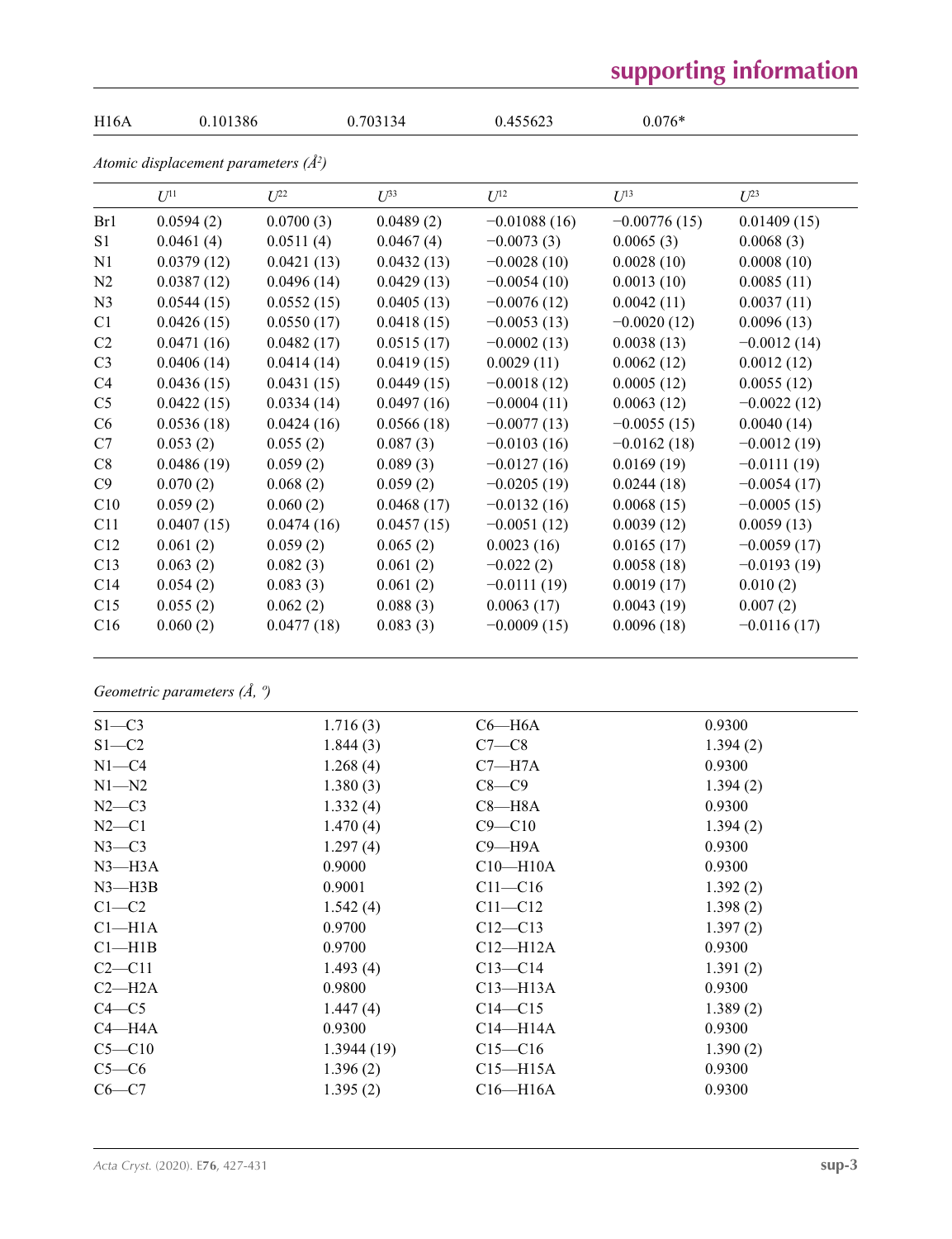| $C3 - S1 - C2$       | 91.65(14)   | $C5-C6-H6A$           | 120.3       |
|----------------------|-------------|-----------------------|-------------|
| $C4 - N1 - N2$       | 118.4(2)    | $C8-C7-C6$            | 120.5(3)    |
| $C3 - N2 - N1$       | 116.4(2)    | $C8-C7-H7A$           | 119.8       |
| $C3 - N2 - C1$       | 116.2(2)    | $C6-C7-H7A$           | 119.8       |
| $N1 - N2 - C1$       | 127.4(2)    | $C9 - C8 - C7$        | 120.0(3)    |
| $C3 - N3 - H3A$      | 117.5       | $C9 - C8 - H8A$       | 120.0       |
| $C3 - N3 - H3B$      | 124.6       | $C7-C8-H8A$           | 120.0       |
| H3A-N3-H3B           | 116.8       | $C8 - C9 - C10$       | 119.6(3)    |
| $N2 - C1 - C2$       | 105.7(2)    | С8-С9-Н9А             | 120.2       |
| $N2-C1-H1A$          | 110.6       | $C10-C9-$ H9A         | 120.2       |
| $C2-C1-H1A$          | 110.6       | $C9 - C10 - C5$       | 120.4(3)    |
| $N2-C1-H1B$          | 110.6       | $C9 - C10 - H10A$     | 119.8       |
| $C2-C1-H1B$          | 110.6       | $C5-C10-H10A$         | 119.8       |
| $H1A - C1 - H1B$     | 108.7       | $C16 - C11 - C12$     | 118.8(3)    |
| $C11 - C2 - C1$      | 114.9(3)    | $C16 - C11 - C2$      | 122.2(2)    |
| $C11 - C2 - S1$      | 111.1(2)    | $C12 - C11 - C2$      | 118.9(2)    |
| $C1 - C2 - S1$       | 104.1(2)    | $C13-C12-C11$         | 120.2(3)    |
| $C11-C2-H2A$         | 108.8       | $C13 - C12 - H12A$    | 119.9       |
| $C1-C2-H2A$          | 108.8       | $C11 - C12 - H12A$    | 119.9       |
| $S1-C2-H2A$          | 108.8       | $C14 - C13 - C12$     | 119.9(3)    |
| $N3 - C3 - N2$       | 123.5(3)    | $C14 - C13 - H13A$    | 120.1       |
| $N3 - C3 - S1$       | 123.1(2)    | $C12-C13-H13A$        | 120.1       |
| $N2 - C3 - S1$       | 113.4(2)    | $C15-C14-C13$         | 120.4(3)    |
| $N1-C4-C5$           | 119.7(3)    | $C15-C14-H14A$        | 119.8       |
| $N1-C4-H4A$          | 120.1       | $C13 - C14 - H14A$    | 119.8       |
| $C5-C4-H4A$          | 120.1       | $C14-C15-C16$         | 119.3(3)    |
| $C10-C5-C6$          | 120.0(3)    | $C14-C15-H15A$        | 120.3       |
| $C10-C5-C4$          | 118.6(2)    | $C16 - C15 - H15A$    | 120.3       |
| $C6-C5-C4$           | 121.4(2)    | $C15-C16-C11$         | 121.3(3)    |
| $C7-C6-C5$           | 119.5(3)    | $C15-C16-H16A$        | 119.3       |
| $C7-C6-H6A$          | 120.3       | $C11-C16-H16A$        | 119.3       |
| $C4 - N1 - N2 - C3$  | $-173.3(3)$ | $C5-C6-C7-C8$         | 1.7(5)      |
| $C4 - N1 - N2 - C1$  | 4.2(4)      | $C6 - C7 - C8 - C9$   | $-0.3(6)$   |
| $C3-M2-C1-C2$        | $-24.6(4)$  | $C7-C8-C9-C10$        | $-1.1(6)$   |
| $N1 - N2 - C1 - C2$  | 157.9(3)    | $C8-C9-C10-C5$        | 1.0(6)      |
| $N2-C1-C2-C11$       | 151.9(3)    | $C6-C5-C10-C9$        | 0.4(5)      |
| $N2-C1-C2-S1$        | 30.1(3)     | $C4 - C5 - C10 - C9$  | $-177.9(3)$ |
| $C3 - S1 - C2 - C11$ | $-148.7(2)$ | $C1-C2-C11-C16$       | $-63.2(4)$  |
| $C3 - S1 - C2 - C1$  | $-24.5(2)$  | $S1 - C2 - C11 - C16$ | 54.7 (4)    |
| $N1 - N2 - C3 - N3$  | 3.6(4)      | $C1 - C2 - C11 - C12$ | 119.2(3)    |
| $C1 - N2 - C3 - N3$  | $-174.1(3)$ | $S1 - C2 - C11 - C12$ | $-122.9(3)$ |
| $N1 - N2 - C3 - S1$  | $-176.5(2)$ | $C16-C11-C12-C13$     | 2.5(5)      |
| $C1 - N2 - C3 - S1$  | 5.8(3)      | $C2-C11-C12-C13$      | $-179.9(3)$ |
| $C2 - S1 - C3 - N3$  | $-168.0(3)$ | $C11-C12-C13-C14$     | $-0.4(6)$   |
| $C2 - S1 - C3 - N2$  | 12.1(2)     | $C12-C13-C14-C15$     | $-2.1(6)$   |
| $N2 - N1 - C4 - C5$  | $-175.7(3)$ | $C13-C14-C15-C16$     | 2.5(6)      |